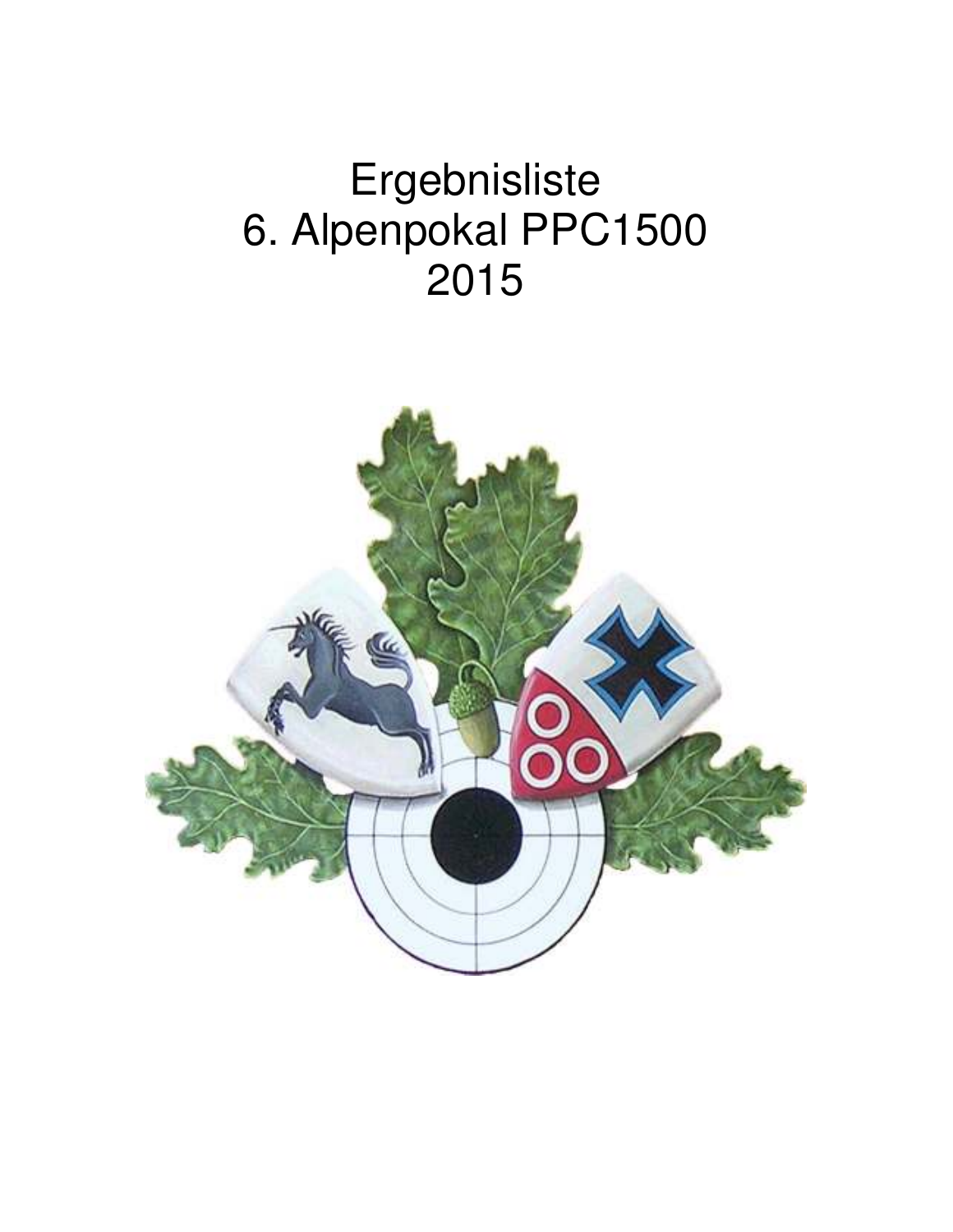**Revolver 1500 Match** 

|              | <b>Rang Name</b>           | Verein                    | Match1       | Match 2                   | Match 3                            | Match 4                            | Match 5    | Gesamt                                 |
|--------------|----------------------------|---------------------------|--------------|---------------------------|------------------------------------|------------------------------------|------------|----------------------------------------|
| 1            | <b>WAGNER Patrick</b>      | Schwandorf e.V.           | $239 - 15$   | $178 - 11$                | $229 - 3$                          | $239 - 13$                         | $587 - 29$ | 1472<br>- 71<br>$\blacksquare$         |
| $\mathbf{2}$ | SCHÜLLER Günther           | Passauer Land             | $239 - 16$   | $179 - 11$                | $230 - 8$                          | $234 - 12$                         | $588 - 40$ | 1470<br>87<br>$\blacksquare$           |
| 3            | <b>STODEREGGER Andreas</b> | USG Bludenz/Bürs          | $239 - 17$   | $176 - 9$                 | $229 -$<br>-5                      | $238 - 12$                         | $580 - 23$ | 1462<br>66<br>$\blacksquare$           |
| 4            | <b>BOHN Erich</b>          | <b>HSV Ried</b>           | $238 - 17$   | $178 - 9$                 | $218 - 3$                          | $234 - 9$                          | $581 - 32$ | 1449<br>70<br>$\blacksquare$           |
| 5            | <b>LINNER Alfred</b>       | Simsseeschützen           | $236 - 10$   | $179 - 6$                 | $218 - 2$                          | $232 -$<br>$\overline{7}$          | $577 - 14$ | 1442<br>39<br>$\blacksquare$           |
| 6            | <b>TORGHELE Walter</b>     | <b>USG Bludenz/Bürs</b>   | $239 - 10$   | $171 - 1$                 | $225 - 2$                          | $226 -$<br>$\overline{\mathbf{0}}$ | $581 - 18$ | 1442<br>31<br>$\sim$                   |
| 7            | <b>LEITNER Franz</b>       | <b>SLG Hopfgarten</b>     | $236 - 15$   | $178 - 8$                 | $220 - 3$                          | $221 -$<br>$\overline{\mathbf{3}}$ | $573 - 17$ | 1428<br>46<br>$\blacksquare$           |
| 8            | <b>GRANDY Cornelius</b>    | Desert Eagle Eppisburg    | $231 - 6$    | $177 - 9$                 | $223 - 4$                          | $233 -$<br>5                       | $560 - 16$ | 1424<br>40<br>$\blacksquare$           |
| 9            | <b>KWIATKOWSKI Roland</b>  | <b>SG Schwoich</b>        | $234 - 11$   | $175 - 8$                 | $217 - 2$                          | $228 -$<br>$\overline{3}$          | $569 - 14$ | 1423<br>38<br>$\blacksquare$           |
| 10           | <b>REICHHARDT Werner</b>   | Desert Eagle Eppisburg    | $236 - 10$   | $175 - 12$                | $213 - 0$                          | $226 -$<br>$\overline{2}$          | $570 - 22$ | 1420<br>46<br>$\blacksquare$           |
| 11           | <b>HEIM Markus</b>         | <b>PSV Wien</b>           | $230 - 10$   | $174 - 6$                 | $211 - 2$                          | $228 -$<br>- 8                     | $561 - 12$ | 1404<br>38<br>$\blacksquare$           |
| 12           | <b>GLASER Hansi</b>        | Leinfelden - Echterdingen | $238 - 14$   | $173 - 6$                 | $222 - 2$                          | $215 -$<br>3                       | $555 - 12$ | 1403<br>37<br>$\sim$                   |
| 13           | <b>LAHRES Andreas</b>      | PPC-Team Pfalz e.V.       | $234 - 12$   | $168 - 2$                 | $197 - 6$                          | $231 -$<br>$\overline{7}$          | $564 - 19$ | 1394<br>46<br>$\blacksquare$           |
| 14           | <b>SCHEPER Hubert</b>      | <b>Team Merkle Tuning</b> | $235 - 15$   | $169 -$<br>$\overline{1}$ | $217 -$<br>$\overline{\mathbf{3}}$ | $212 - 0$                          | $561 - 19$ | 1394<br>38                             |
| 15           | <b>ZERLAUTH Guntram</b>    | USG Bludenz/Bürs          | $235 - 9$    | $168 - 5$                 | $204 - 1$                          | $219 -$<br>$\overline{4}$          | $563 - 10$ | 1389<br>29<br>$\overline{a}$           |
| 16           | <b>GASPARINI Marco</b>     | TSN Treviso (Italy)       | $235 - 10$   | $167 - 3$                 | $183 - 2$                          | $230 -$<br>5                       | $550 - 15$ | 35<br>1365<br>$\blacksquare$           |
| 17           | <b>BENZ Thomas</b>         | D&S Rosenheim             | $235 - 9$    | $170 - 5$                 | $192 - 2$                          | $211 -$<br>$\overline{1}$          | $551 - 16$ | 33<br>1359                             |
| 18           | <b>EISENMANN Bernd</b>     | Stebbach                  | $229 - 6$    | $165 - 1$                 | $222 - 6$                          | $213 -$<br>3                       | $526 - 8$  | 1355<br>24<br>$\blacksquare$           |
| 19           | <b>HOFMAN Manfred</b>      | <b>SLG Traunstein</b>     | $233 - 9$    | $172 - 4$                 | $177 - 3$                          | $219 -$<br>$\overline{7}$          | $543 - 16$ | 39<br>1344<br>$\blacksquare$           |
| 20           | <b>KOLZER Andreas</b>      | <b>LHA Linz</b>           | $232 - 10$   | $169 - 4$                 | $190 - 0$                          | $228 -$<br>$\overline{7}$          | $516 - 10$ | 1335<br>31                             |
| 21           | <b>WIRBKA Mario</b>        | Desert Eagle Eppisburg    | $225 - 4$    | $174 - 11$                | $169 - 1$                          | $213 -$<br>$\overline{1}$          | $530 - 11$ | 1311<br>28<br>$\overline{\phantom{a}}$ |
| 22           | <b>HILLER Werner</b>       | Desert Eagle Eppisburg    | $231 - 7$    | $170 - 3$                 | $202 - 0$                          | $205 -$<br>$\overline{2}$          | $503 - 9$  | 21<br>1311<br>$\blacksquare$           |
| 23           | <b>MAYER Andreas</b>       | <b>SLG Traunstein</b>     | $225 - 4$    | $157 - 1$                 | $207 - 1$                          | $207 -$<br>$\overline{4}$          | $504 - 6$  | 1300<br>16<br>$\sim$                   |
| 24           | <b>BORGATO Giacomo</b>     | TSN Treviso (Italy)       | $227 - 6$    | $138 - 0$                 | $194 - 0$                          | $215 -$<br>-1                      | $494 - 12$ | 1268<br>19<br>$\blacksquare$           |
| 25           | <b>POLLANY Gerold</b>      | <b>KSV Siemens</b>        | $212 -$<br>3 | $172 - 2$                 | $156 - 2$                          | $218 -$<br>3                       | $507 - 3$  | 1265<br>13<br>$\sim$                   |
| 26           | <b>KINDL Alfred</b>        | Desert Eagle Eppisburg    | $218 - 6$    | $162 - 1$                 | $168 -$<br>$\overline{2}$          | $183 -$<br>$\Omega$                | $479 - 7$  | 1210<br>16<br>$\sim$                   |
| 27           | <b>STEINER Markus</b>      | <b>LHA Linz</b>           | $238 - 13$   | $175 - 3$                 | $28 -$<br>$\overline{0}$           | $169 -$<br>$\mathbf 0$             | $562 - 14$ | 1172<br>30<br>$\sim$                   |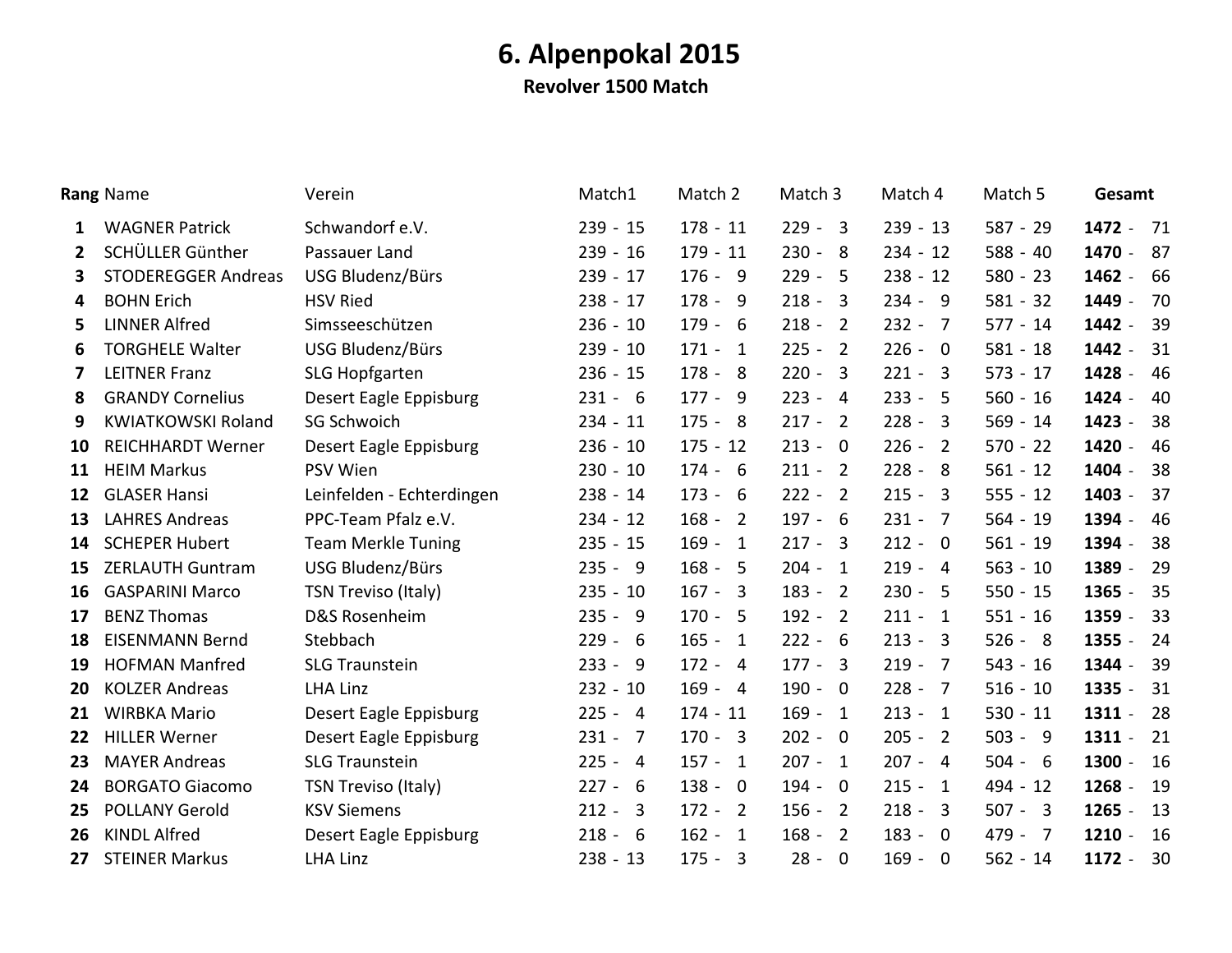### 6. Alpenpokal 2015 Pistol 1500 Match

|              | Rang Name                  | Verein                    | Match1     | Match 2                               | Match 3                   | Match 4                            | Match 5    | Gesamt                       |
|--------------|----------------------------|---------------------------|------------|---------------------------------------|---------------------------|------------------------------------|------------|------------------------------|
| 1            | <b>STODEREGGER Andreas</b> | USG Bludenz/Bürs          | $237 - 17$ | $179 - 10$                            | $223 - 4$                 | $235 - 8$                          | $581 - 27$ | 1455<br>66<br>$\blacksquare$ |
| $\mathbf{2}$ | <b>TORGHELE Walter</b>     | <b>USG Bludenz/Bürs</b>   | $237 - 14$ | $173 - 3$                             | $227 - 4$                 | $229 -$<br>$\overline{7}$          | $581 - 26$ | 1447<br>54<br>$\blacksquare$ |
| 3            | <b>BOHN Erich</b>          | <b>HSV Ried</b>           | $237 - 18$ | $180 -$<br>- 9                        | $216 - 4$                 | $236 -$<br>9                       | $574 - 27$ | 1443<br>67<br>$\blacksquare$ |
| 4            | <b>WAGNER Patrick</b>      | Schwandorf e.V.           | $234 - 13$ | $173 - 8$                             | $229 - 4$                 | $228 - 4$                          | $574 - 21$ | 1438<br>50<br>$\blacksquare$ |
| 5.           | <b>ACHORNER Josef</b>      | <b>SLG Hopfgarten</b>     | $238 - 13$ | $178 -$<br>$\overline{7}$             | $219 - 3$                 | $224 -$<br>$\overline{3}$          | $576 - 20$ | 1435<br>46<br>$\blacksquare$ |
| 6            | <b>BERGER Markus</b>       | USG Bludenz/Bürs          | $235 - 16$ | $180 -$<br>$\overline{7}$             | $221 - 5$                 | $229 -$<br>6                       | $567 - 18$ | 1432<br>52<br>$\blacksquare$ |
| 7            | <b>LEITNER Franz</b>       | <b>SLG Hopfgarten</b>     | $236 - 11$ | $175 - 3$                             | $216 - 4$                 | $220 -$<br>- 6                     | $569 - 14$ | 38<br>1416<br>$\blacksquare$ |
| 8            | <b>KWIATKOWSKI Roland</b>  | <b>SG Schwoich</b>        | $238 - 17$ | $169 -$<br>$\overline{7}$             | $215 - 1$                 | $235 - 8$                          | $558 - 18$ | 1415<br>51<br>$\blacksquare$ |
| 9            | <b>LINNER Alfred</b>       | Simsseeschützen           | $233 - 10$ | $168 -$<br>$\overline{\phantom{0}}$ 2 | $216 -$<br>$\overline{1}$ | $226 -$<br>2                       | $570 - 14$ | 1413<br>29<br>$\blacksquare$ |
| 10           | WEBER Günther              |                           | $240 - 11$ | $171 -$<br>$\overline{\mathbf{3}}$    | $204 - 1$                 | $232 - 4$                          | $559 - 18$ | 1406<br>37<br>$\blacksquare$ |
| 11           | <b>ROHDE Uwe</b>           | Leinfelden - Echterdingen | $239 - 20$ | $174 -$<br>- 9                        | $200 -$<br>$\overline{4}$ | $236 - 12$                         | $551 - 15$ | 1400<br>60                   |
| 12           | SCHÜLLER Günther           | Passauer Land             | $237 - 13$ | $177 - 8$                             | $174 -$<br>$\overline{4}$ | $236 -$<br>7                       | $571 - 28$ | 1395<br>60<br>$\sim$         |
| 13           | <b>NUSSBAUMER Silvia</b>   | <b>PSV Vorarlberg</b>     | $221 - 2$  | $175 - 6$                             | $209 - 4$                 | $233 - 4$                          | $545 - 14$ | 1383 -<br>30                 |
| 14           | <b>GLASER Hansi</b>        | Leinfelden - Echterdingen | $232 - 11$ | $171 -$<br>$\overline{7}$             | $204 -$<br>$\overline{3}$ | $217 -$<br>$\overline{3}$          | $550 - 15$ | 1374 -<br>39                 |
| 15           | <b>ZERLAUTH Guntram</b>    | USG Bludenz/Bürs          | $236 - 11$ | $138 - 7$                             | $213 - 4$                 | $234 -$<br>-5                      | $547 - 14$ | 1368<br>41<br>$\sim$         |
| 16           | <b>STEINER Markus</b>      | <b>LHA Linz</b>           | $237 - 16$ | $174 - 7$                             | $193 -$<br>$\overline{1}$ | $231 -$<br>$\overline{7}$          | $532 - 13$ | 1367<br>44<br>$\blacksquare$ |
| 17           | <b>GRANDY Cornelius</b>    | Desert Eagle Eppisburg    | $236 - 10$ | $163 -$<br>$\overline{\mathbf{3}}$    | $210 -$<br>$\overline{1}$ | $218 -$<br>$\overline{4}$          | $538 - 8$  | 1365<br>26<br>$\blacksquare$ |
| 18           | <b>HEIM Markus</b>         | PSV Wien                  | $220 - 9$  | $170 -$<br>$\overline{2}$             | $217 - 3$                 | $213 -$<br>- 5                     | $528 - 10$ | 29<br>1348<br>$\blacksquare$ |
| 19           | <b>LAHRES Andreas</b>      | PPC-Team Pfalz e.V.       | $233 - 12$ | $169 -$<br>$\overline{2}$             | $188 - 1$                 | $230 -$<br>6                       | $525 - 14$ | 1345<br>35<br>$\blacksquare$ |
| 20           | PLÖSSL Markus              | Steinwald e.V.            | $236 - 16$ | $160 -$<br>$\overline{\mathbf{3}}$    | $183 - 3$                 | $226 -$<br>$\overline{4}$          | $535 - 15$ | 1340<br>41<br>$\sim$         |
| 21           | <b>POLLANY Gerold</b>      | <b>KSV Siemens</b>        | $236 - 12$ | $170 -$<br>$\overline{\phantom{0}}$   | $168 - 3$                 | $218 -$<br>$\overline{3}$          | $529 - 13$ | 1321<br>33<br>$\blacksquare$ |
| 22           | <b>KOLZER Andreas</b>      | <b>LHA Linz</b>           | $233 - 11$ | $167 - 5$                             | $179 -$<br>1              | $219 -$<br>$\overline{2}$          | $522 - 16$ | 1320<br>35<br>$\blacksquare$ |
| 23           | <b>WIRBKA Mario</b>        | Desert Eagle Eppisburg    | $217 - 6$  | $172 - 3$                             | $198 - 2$                 | $205 -$<br>$\overline{1}$          | $527 - 8$  | 1319<br>20<br>$\blacksquare$ |
| 24           | <b>HOFMAN Manfred</b>      | <b>SLG Traunstein</b>     | $235 - 10$ | $172 - 4$                             | $151 - 1$                 | $227 -$<br>$\overline{7}$          | $526 - 16$ | 1311<br>38<br>$\blacksquare$ |
| 25           | <b>GASPARINI Marco</b>     | TSN Treviso (Italy)       | $229 - 7$  | $166 -$<br>$\overline{1}$             | $174 -$<br>-1             | $216 -$<br>6                       | $519 - 11$ | 1304<br>26<br>$\sim$         |
| 26           | <b>BRÄU Heike</b>          | Steinwald e.V.            | $227 - 12$ | $161 - 1$                             | $180 - 3$                 | $184 -$<br>$\overline{\mathbf{0}}$ | $521 - 5$  | 1273<br>21<br>$\blacksquare$ |
| 27           | <b>MACK Angelika</b>       | Leinfelden - Echterdingen | $229 - 8$  | $151 - 0$                             | $134 - 0$                 | $196 -$<br>$\overline{2}$          | $534 - 6$  | 1244<br>16<br>$\blacksquare$ |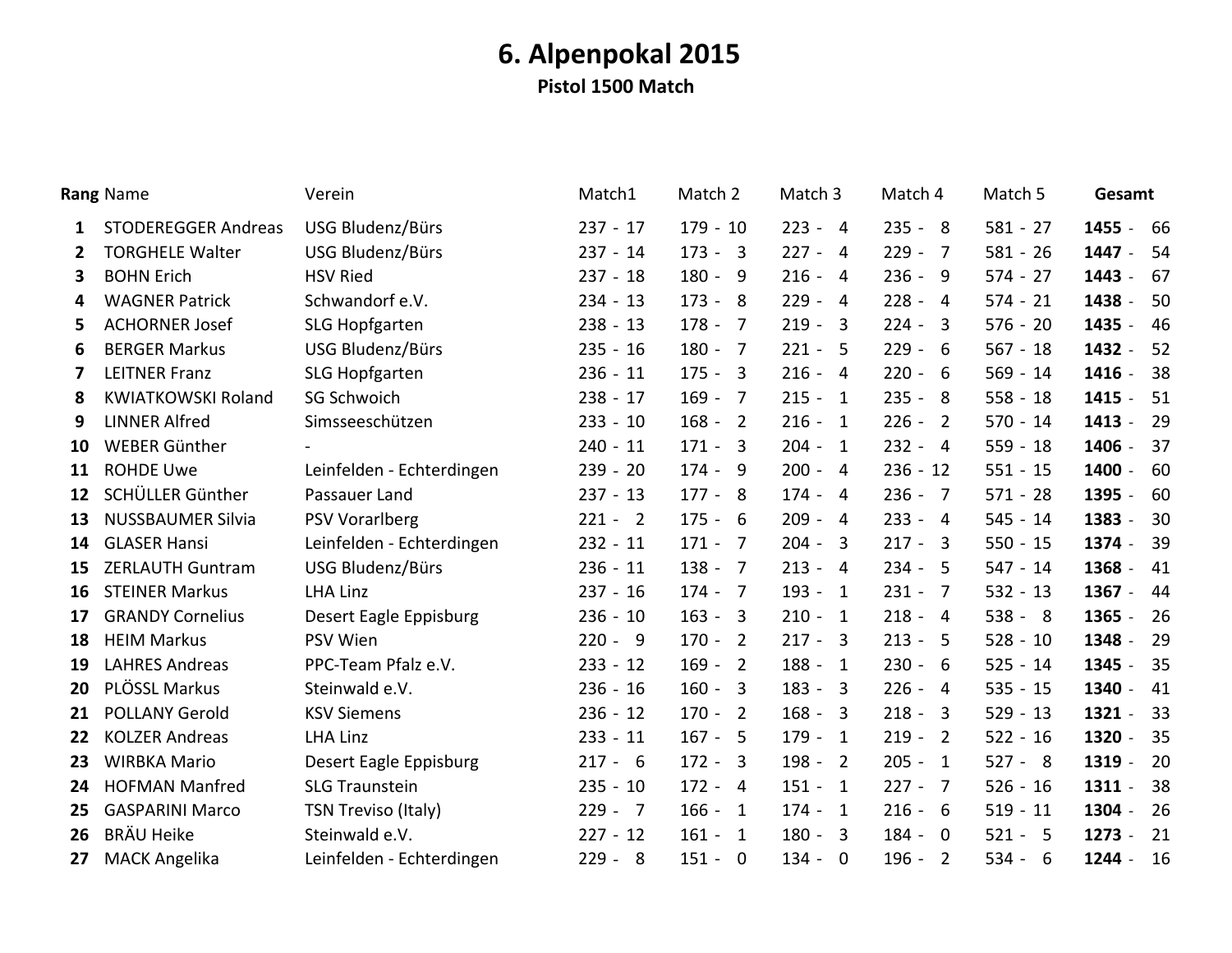### 6. Alpenpokal 2015 Pistol 1500 Match (Fortsetzung)

|    | <b>Rang Name</b>       | Verein                 | Match1     | Match 2   | Match 3   | Match 4   | Match 5    | Gesamt      |
|----|------------------------|------------------------|------------|-----------|-----------|-----------|------------|-------------|
| 28 | <b>MAYER Andreas</b>   | <b>SLG Traunstein</b>  | $225 - 3$  | $157 - 3$ | $163 - 0$ | $204 - 5$ | 489 - 3    | $1238 - 14$ |
| 29 | HÖRZINGER Gerhard      | <b>PSV Innsbruck</b>   | $235 - 10$ | 148 - 2   | $111 - 1$ | $224 - 2$ | $501 - 13$ | $1219 - 28$ |
| 30 | <b>BORGATO Giacomo</b> | TSN Treviso (Italy)    | $231 - 9$  | $144 - 0$ | $169 - 0$ | $185 - 2$ | 484 - 12   | $1213 - 23$ |
| 31 | KINDL Alfred           | Desert Eagle Eppisburg | $231 - 7$  | $163 - 2$ | $153 - 0$ | $217 - 3$ | 447 - 6    | $1211 - 18$ |
| 32 | KRICKL Sonja           | <b>KSV Siemens</b>     | $221 - 7$  | $130 - 1$ | $139 - 2$ | 177 - 4   | $474 - 6$  | $1141 - 20$ |
| 33 | <b>CALLEGHER Mirco</b> | TSN Treviso (Italy)    | $223 - 8$  | $141 - 0$ | $38 - 0$  | $157 - 0$ | $382 - 8$  | $941 - 16$  |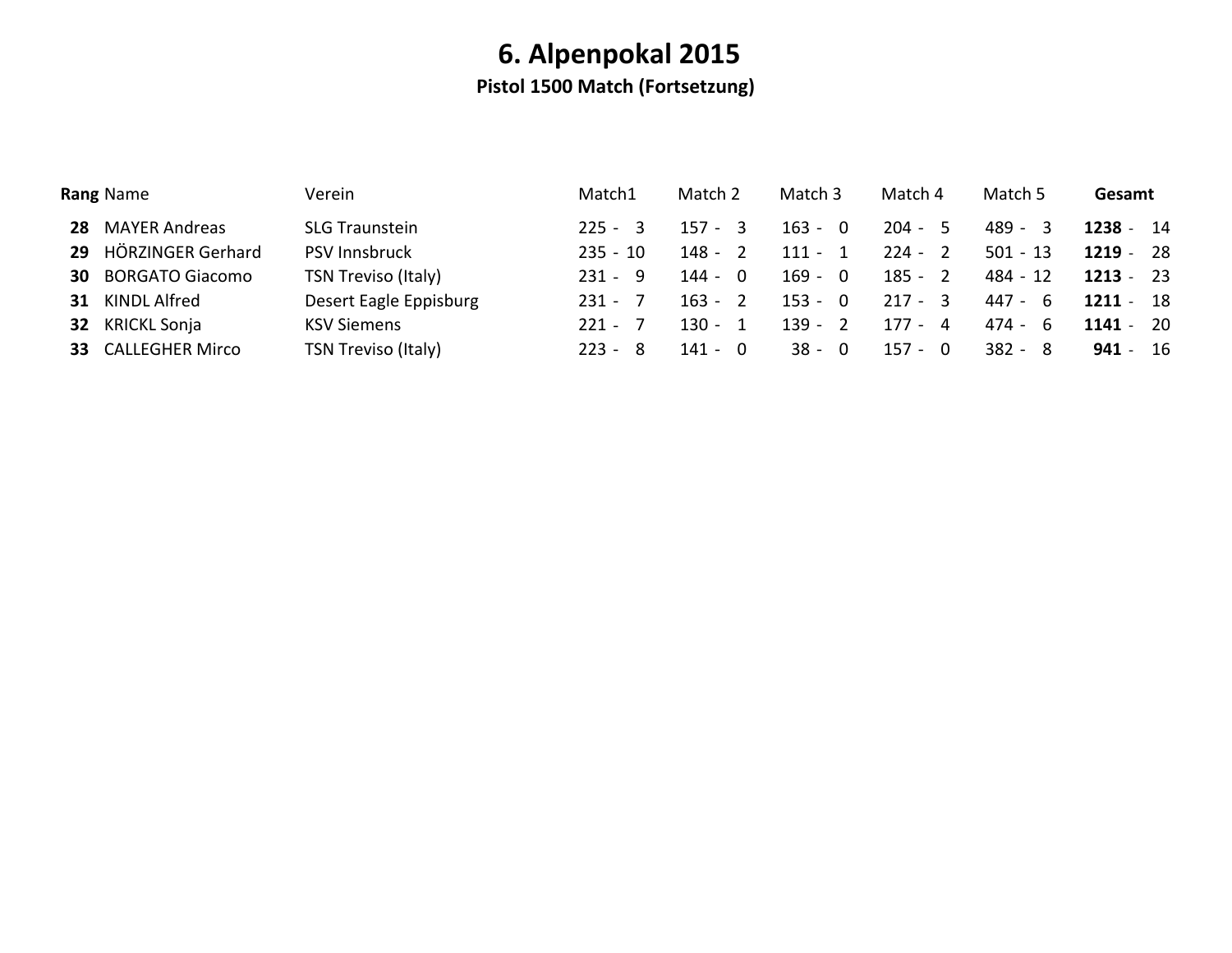### **Open Match**

|                | Rang Name                  | Verein                    | Match1+2                  | Match $3+4$                        | Gesamt                    |
|----------------|----------------------------|---------------------------|---------------------------|------------------------------------|---------------------------|
| 1              | SCHÜLLER Günther           | Passauer Land             | $300 - 26$                | $286 - 6$                          | 32<br>586 -               |
| $\overline{2}$ | <b>BOHN Erich</b>          | <b>HSV Ried</b>           | $300 - 20$                | $284 -$<br>- 6                     | 584 -<br>26               |
| 3              | <b>BERGER Markus</b>       | USG Bludenz/Bürs          | $297 - 21$                | $282 - 9$                          | 30<br>579 -               |
| 4              | <b>SCHEPER Hubert</b>      | <b>Team Merkle Tuning</b> | $296 - 19$                | $282 - 8$                          | 27<br>578 -               |
| 5              | <b>WAGNER Patrick</b>      | Schwandorf e.V.           | $297 - 18$                | $278 -$<br>$\overline{2}$          | 20<br>$575 -$             |
| 6              | <b>STODEREGGER Andreas</b> | USG Bludenz/Bürs          | $300 - 23$                | $270 -$<br>$\overline{3}$          | 570 -<br>26               |
| 7              | <b>TORGHELE Walter</b>     | USG Bludenz/Bürs          | $299 - 20$                | $268 -$<br>6                       | $567 -$<br>26             |
| 8              | <b>REICHHARDT Werner</b>   | Desert Eagle Eppisburg    | $293 - 13$                | $271 - 5$                          | 18<br>564 -               |
| 9              | <b>GRANDY Cornelius</b>    | Desert Eagle Eppisburg    | $291 - 11$                | $271 - 5$                          | 16<br>$562 -$             |
| 10             | <b>STEINER Markus</b>      | <b>LHA Linz</b>           | $295 - 12$                | $267 -$<br>$\mathbf{1}$            | 13<br>$562 -$             |
| 11             | <b>GLASER Hansi</b>        | Leinfelden - Echterdingen | $294 -$<br>$\overline{7}$ | $265 - 3$                          | 10<br>559 -               |
| 12             | <b>HEIM Markus</b>         | PSV Wien                  | $284 - 8$                 | $273 -$<br>$\overline{2}$          | $557 -$<br>10             |
| 13             | <b>NUSSBAUMER Silvia</b>   | <b>PSV Vorarlberg</b>     | $291 - 14$                | $264 -$<br>$\mathbf{1}$            | $555 -$<br>15             |
| 14             | <b>ROHDE Uwe</b>           | Leinfelden - Echterdingen | $297 - 20$                | $255 - 3$                          | 23<br>$552 -$             |
| 15             | <b>WIRBKA Mario</b>        | Desert Eagle Eppisburg    | $290 - 8$                 | $258 -$<br>$\overline{2}$          | 10<br>548 -               |
| 16             | WEBER Günther              |                           | $284 - 12$                | $260 -$<br>- 5                     | 544 -<br>17               |
| 17             | <b>KOLZER Andreas</b>      | <b>LHA Linz</b>           | $290 - 13$                | $248 -$<br>$\overline{2}$          | 15<br>538 -               |
| 18             | <b>KWIATKOWSKI Roland</b>  | <b>SG Schwoich</b>        | $276 - 8$                 | $262 - 5$                          | 538 -<br>13               |
| 19             | <b>POLLANY Gerold</b>      | <b>KSV Siemens</b>        | $288 - 11$                | $248 -$<br>$\overline{2}$          | $536 -$<br>13             |
| 20             | <b>EISENMANN Bernd</b>     | Stebbach                  | $281 - 6$                 | $255 -$<br>$\mathbf{1}$            | 536 -<br>$\overline{7}$   |
| 21             | <b>ZERLAUTH Guntram</b>    | USG Bludenz/Bürs          | $256 -$<br>- 9            | $268 -$<br>$\overline{2}$          | $524 -$<br>11             |
| 22             | <b>KINDL Alfred</b>        | Desert Eagle Eppisburg    | $278 - 4$                 | $241 -$<br>$\overline{\mathbf{3}}$ | $519 -$<br>$\overline{7}$ |
| 23             | <b>MACK Angelika</b>       | Leinfelden - Echterdingen | $276 -$<br>$\overline{7}$ | $191 -$<br>$\overline{0}$          | 467 -<br>$\overline{7}$   |
| 24             | <b>HILLER Werner</b>       | Desert Eagle Eppisburg    | $234 - 10$                | $231 -$<br>1                       | 465 -<br>11               |
| 25             | <b>KRICKL Sonja</b>        | <b>KSV Siemens</b>        | $284 -$<br>$\overline{7}$ | $181 -$<br>$\overline{0}$          | 465 -<br>$\overline{7}$   |
| 26             | HÖRZINGER Gerhard          | PSV Innsbruck             | $279 -$<br>- 8            | $177 - 1$                          | 456 -<br>9                |
| 27             | WENZL Jürgen               | Steinwald e.V.            | $251 -$<br>- 6            | 184 -<br>$\mathbf{1}$              | $\overline{7}$<br>435 -   |
| 28             | <b>CALLEGHER Mirco</b>     | TSN Treviso (Italy)       | $245 - 10$                | $104 -$<br>$\mathbf{1}$            | 349 -<br>11               |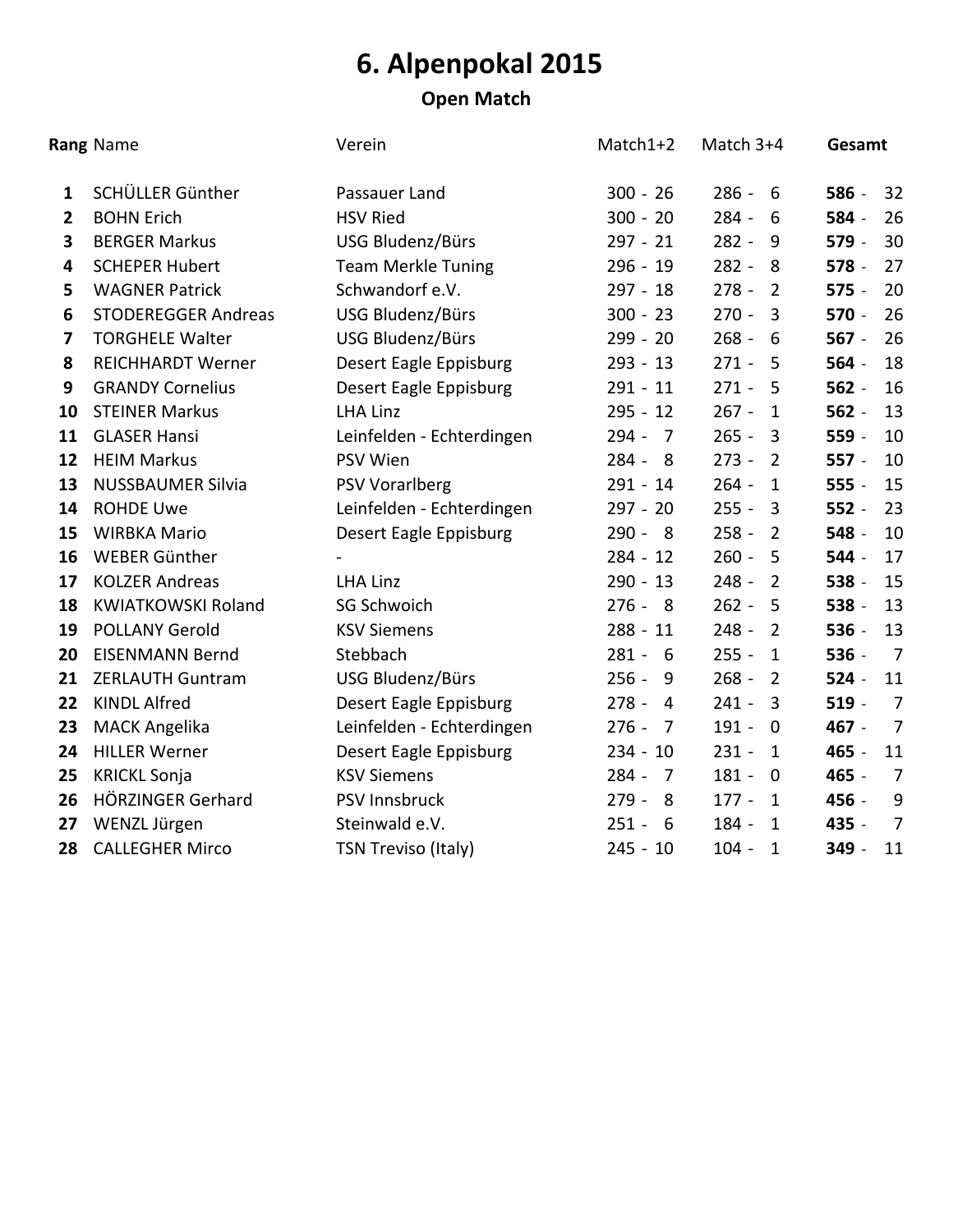#### **Service Revolver Match**

|              | Rang Name                  | Verein                     | $Match1+2$ | Match $3+4$               | Gesamt        |
|--------------|----------------------------|----------------------------|------------|---------------------------|---------------|
| 1            | <b>BOHN Erich</b>          | <b>HSV Ried</b>            | $180 - 11$ | $297 - 11$                | - 22<br>477 - |
| $\mathbf{2}$ | <b>WAGNER Patrick</b>      | Schwandorf e.V.            | $180 - 16$ | $296 - 12$                | 476 -<br>- 28 |
| 3            | <b>STODEREGGER Andreas</b> | USG Bludenz/Bürs           | $179 - 12$ | $295 - 15$                | 474 -<br>27   |
| 4            | SCHÜLLER Günther           | Passauer Land              | $179 - 14$ | $290 - 11$                | 469 -<br>- 25 |
| 5.           | <b>SCHEPER Hubert</b>      | <b>Team Merkle Tuning</b>  | $180 - 15$ | $280 - 6$                 | 460 -<br>21   |
| 6            | <b>HEIM Markus</b>         | <b>PSV Wien</b>            | $177 - 4$  | $280 - 4$                 | 457 -<br>- 8  |
| 7            | <b>STEINER Markus</b>      | LHA Linz                   | $180 - 11$ | $274 - 4$                 | 454 -<br>15   |
| 8            | <b>BENZ Thomas</b>         | D&S Rosenheim              | $173 - 8$  | $272 - 4$                 | 445 -<br>-12  |
| 9            | <b>BICHLER Klaus</b>       | D&S Rosenheim              | $172 - 4$  | $271 - 6$                 | 443 -<br>10   |
| 10           | <b>GASPARINI Marco</b>     | <b>TSN Treviso (Italy)</b> | $173 - 5$  | $270 - 2$                 | 443 -<br>- 7  |
| 11           | <b>BORGATO Giacomo</b>     | <b>TSN Treviso (Italy)</b> | $176 - 10$ | $255 - 3$                 | 431 -<br>13   |
| 12           | <b>KINDL Alfred</b>        | Desert Eagle Eppisburg     | $169 - 6$  | $247 - 1$                 | 416 -<br>7    |
| 13           | TRÖGER Helmut              | D&S Rosenheim              | $162 - 0$  | $128 -$<br>$\overline{0}$ | $290 -$<br>0  |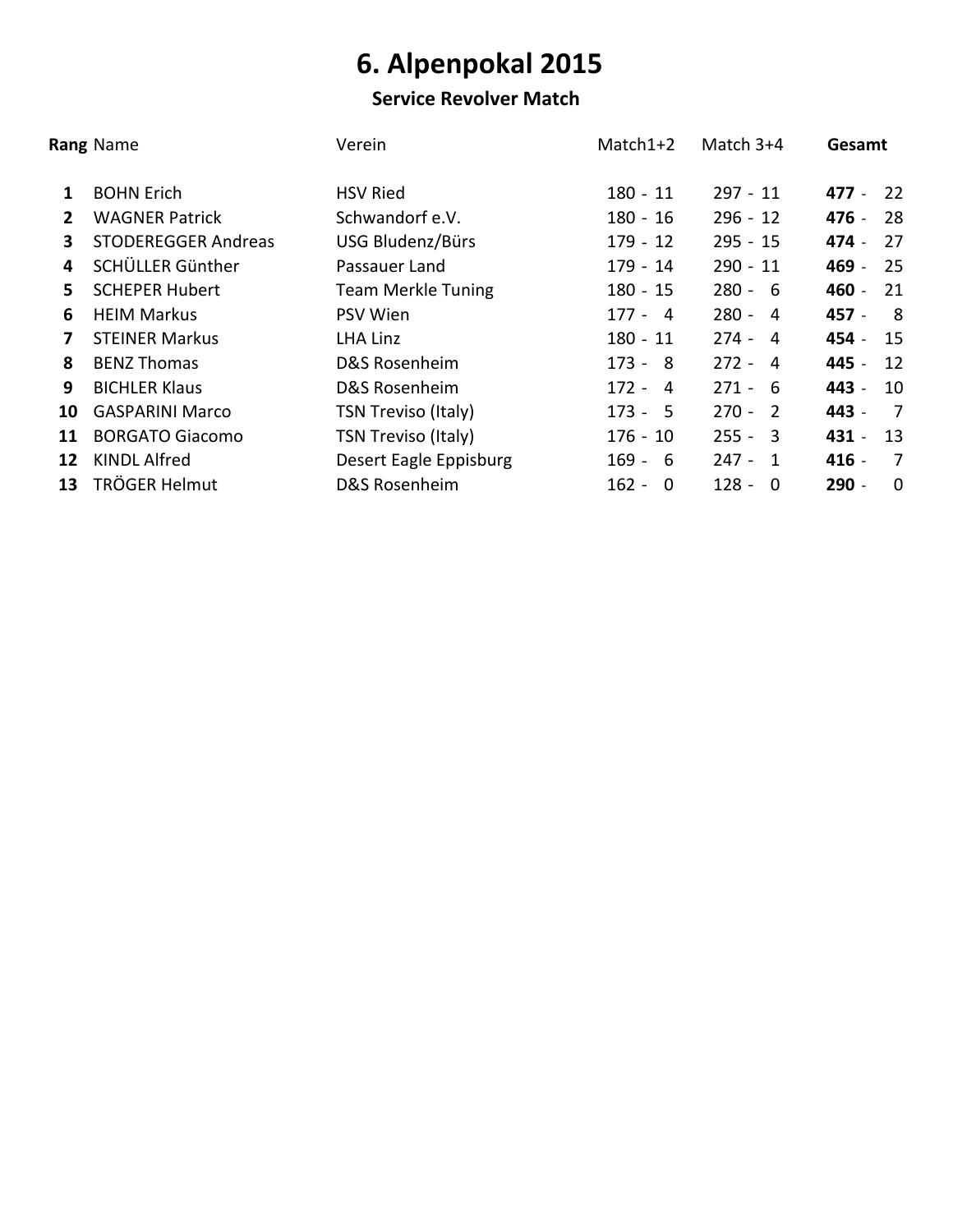### Off Duty Revolver Match

|                         | Rang Name                  | Verein                     | $Match1+2$              | Match $3+4$              | Gesamt        |
|-------------------------|----------------------------|----------------------------|-------------------------|--------------------------|---------------|
| 1                       | <b>WAGNER Patrick</b>      | Schwandorf e.V.            | $179 - 11$              | $289 - 3$                | 468 -<br>14   |
| $\mathbf{2}$            | <b>BOHN Erich</b>          | <b>HSV Ried</b>            | $179 - 12$              | $287 - 6$                | 466 -<br>18   |
| 3                       | <b>STODEREGGER Andreas</b> | USG Bludenz/Bürs           | $178 - 9$               | $283 - 7$                | 461 -<br>16   |
| 4                       | <b>GLASER Hansi</b>        | Leinfelden - Echterdingen  | $176 - 8$               | $283 - 7$                | 459 -<br>15   |
| 5.                      | <b>GASPARINI Marco</b>     | <b>TSN Treviso (Italy)</b> | $176 - 5$               | $281 - 4$                | 457 -<br>9    |
| 6                       | <b>REICHHARDT Werner</b>   | Desert Eagle Eppisburg     | $176 - 4$               | $270 - 6$                | 446 -<br>10   |
| $\overline{\mathbf{z}}$ | <b>BERGER Markus</b>       | USG Bludenz/Bürs           | $177 - 6$               | $266 - 6$                | 443 -<br>12   |
| 8                       | <b>HILLER Werner</b>       | Desert Eagle Eppisburg     | $176 - 6$               | $267 - 1$                | 443 -<br>7    |
| 9                       | <b>KINDL Alfred</b>        | Desert Eagle Eppisburg     | $176 - 7$               | $266 - 2$                | 442 -<br>9    |
| 10                      | <b>HEIM Markus</b>         | PSV Wien                   | $173 - 6$               | $258 -$<br>- 0           | 431 -<br>6    |
| 11                      | <b>BORGATO Giacomo</b>     | <b>TSN Treviso (Italy)</b> | 174 -<br>$\overline{4}$ | $227 - 2$                | 401 -<br>6    |
| 12                      | <b>STEINER Markus</b>      | <b>LHA Linz</b>            | $177 - 8$               | $95 -$<br>$\overline{2}$ | $272 -$<br>10 |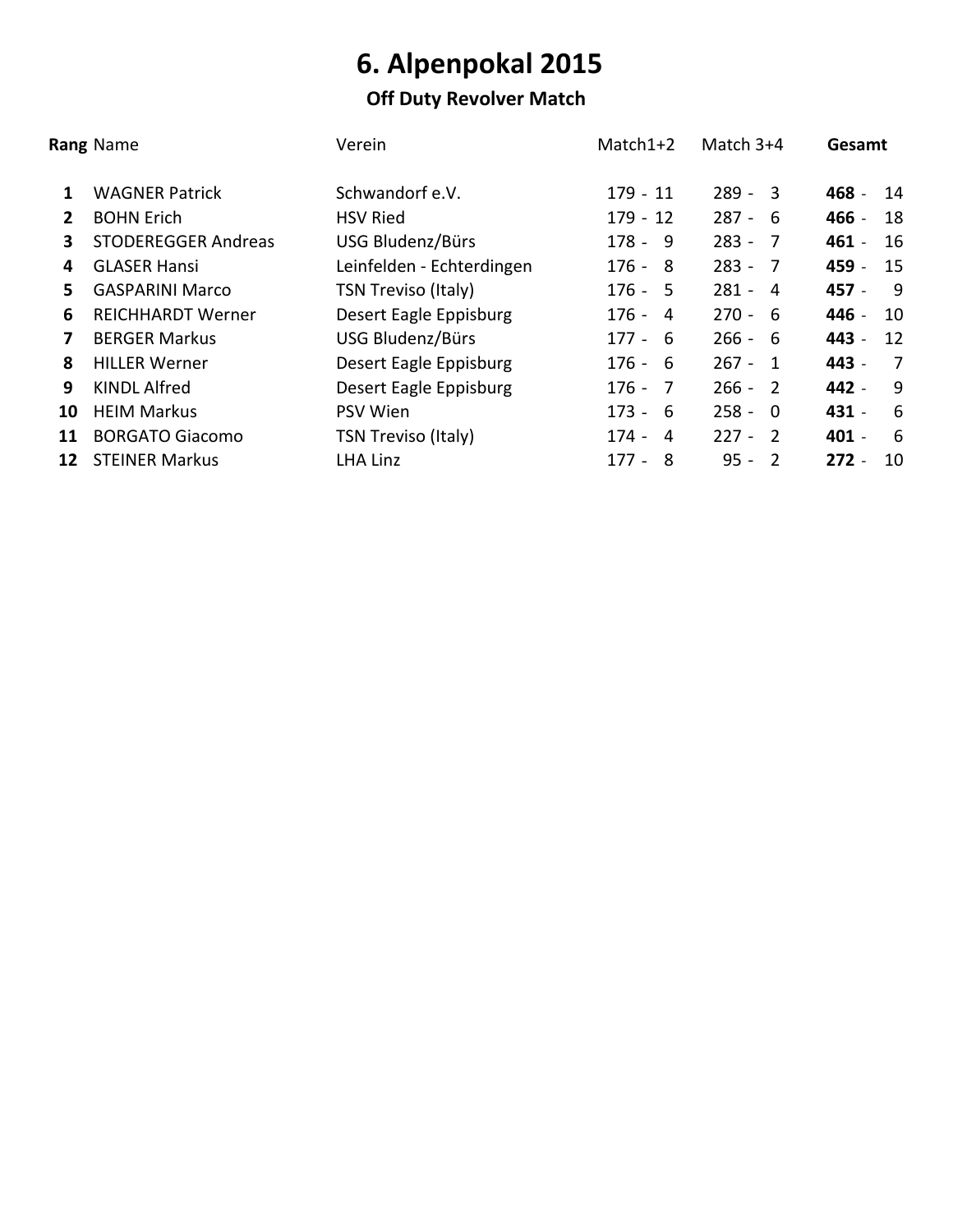### **Stock Semi Automatic Pistol Match**

|              | Rang Name                  | Verein                    | Match1+2                           | Match 3+4                          | Gesamt                    |
|--------------|----------------------------|---------------------------|------------------------------------|------------------------------------|---------------------------|
| 1            | WEBER Günther              |                           | $180 - 16$                         | $290 - 13$                         | 470 -<br>29               |
| $\mathbf{2}$ | <b>ACHORNER Josef</b>      | <b>SLG Hopfgarten</b>     | $178 - 8$                          | $292 - 12$                         | 470 -<br>20               |
| 3            | <b>WAGNER Patrick</b>      | Schwandorf e.V.           | $180 - 14$                         | $289 - 16$                         | 469 -<br>30               |
| 4            | <b>ZERLAUTH Guntram</b>    | USG Bludenz/Bürs          | $179 - 5$                          | $290 - 9$                          | 469 -<br>14               |
| 5            | <b>KWIATKOWSKI Roland</b>  | <b>SG Schwoich</b>        | $180 - 17$                         | $288 - 11$                         | 468 -<br>28               |
| 6            | <b>SCHEPER Hubert</b>      | <b>Team Merkle Tuning</b> | $180 - 14$                         | $288 - 8$                          | 22<br>468 -               |
| 7            | <b>STODEREGGER Andreas</b> | USG Bludenz/Bürs          | $176 - 11$                         | 289 -<br>8                         | 465 -<br>19               |
| 8            | <b>LEITNER Franz</b>       | <b>SLG Hopfgarten</b>     | $179 - 14$                         | $286 - 3$                          | 465 -<br>17               |
| 9            | <b>BERGER Markus</b>       | USG Bludenz/Bürs          | $177 - 11$                         | $284 - 12$                         | 23<br>461 -               |
| 10           | <b>STEINER Markus</b>      | <b>LHA Linz</b>           | $177 - 9$                          | $280 - 3$                          | 12<br>457 -               |
| 11           | <b>GASPARINI Marco</b>     | TSN Treviso (Italy)       | $179 - 14$                         | $277 -$<br>$\overline{1}$          | 456 -<br>15               |
| 12           | SCHÜLLER Günther           | Passauer Land             | $159 - 10$                         | $293 - 15$                         | 452 -<br>25               |
| 13           | <b>HEIM Markus</b>         | PSV Wien                  | $174 -$<br>7                       | $273 -$<br>$\overline{4}$          | 447 -<br>11               |
| 14           | PLÖSSL Markus              | Steinwald e.V.            | $175 - 5$                          | $269 - 5$                          | 10<br>444 -               |
| 15           | <b>POLLANY Gerold</b>      | <b>KSV Siemens</b>        | $178 - 9$                          | $262 -$<br>$\overline{2}$          | 440 -<br>11               |
| 16           | <b>ROHDE Uwe</b>           | Leinfelden - Echterdingen | $180 - 11$                         | $253 - 4$                          | 433 -<br>15               |
| 17           | <b>BOHN Erich</b>          | <b>HSV Ried</b>           | $130 - 12$                         | $292 - 12$                         | 422 -<br>24               |
| 18           | <b>BICHLER Klaus</b>       | D&S Rosenheim             | $168 - 2$                          | $245 - 3$                          | 413 -<br>5                |
| 19           | HÖRZINGER Gerhard          | PSV Innsbruck             | $180 - 10$                         | $224 -$<br>$\mathbf{1}$            | 404 -<br>11               |
| 20           | <b>CALLEGHER Mirco</b>     | TSN Treviso (Italy)       | $175 - 3$                          | $212 - 0$                          | 387 -<br>3                |
| 21           | <b>BRÄU Heike</b>          | Steinwald e.V.            | $169 -$<br>$\overline{4}$          | $214 -$<br>$\mathbf{1}$            | 5<br>383 -                |
| 22           | WENZL Jürgen               | Steinwald e.V.            | $178 - 14$                         | $191 -$<br>$\overline{\mathbf{0}}$ | $369 -$<br>14             |
| 23           | <b>BORGATO Giacomo</b>     | TSN Treviso (Italy)       | $174 -$<br>$\overline{\mathbf{3}}$ | $194 -$<br>$\overline{0}$          | $\overline{3}$<br>$368 -$ |
| 24           | <b>KRICKL Sonja</b>        | <b>KSV Siemens</b>        | $177 -$<br>$\overline{4}$          | $159 -$<br>$\mathbf{1}$            | 336 -<br>5                |
| 25           | <b>CASTIGLIA Concetta</b>  | TSN Treviso (Italy)       | $172 -$<br>$\overline{4}$          | $125 -$<br>$\mathbf 0$             | 297 -<br>4                |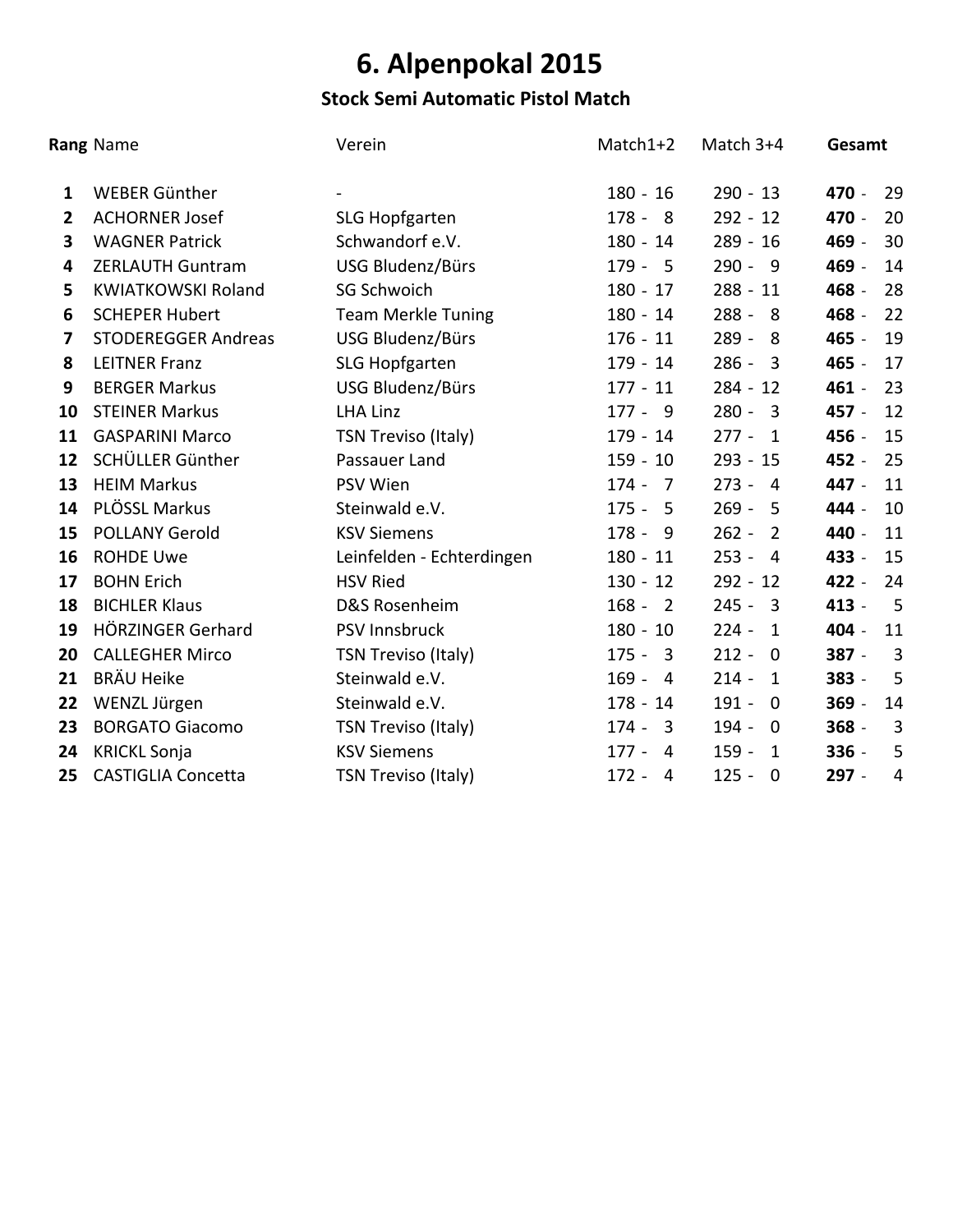|                | <b>Rang Name</b>           | Verein                    | X              |                         | 9              | 8              | 7              | 6                | 5                | Gesamt |
|----------------|----------------------------|---------------------------|----------------|-------------------------|----------------|----------------|----------------|------------------|------------------|--------|
| 1              | SCHÜLLER Günther           | Passauer Land             | 7              | 21                      | $\overline{2}$ | $\mathbf 0$    | $\mathbf 0$    | $\mathbf 0$      | $\overline{0}$   | 298    |
| $\overline{2}$ | WEBER Günther              |                           | 5              | 20                      | 5              | $\mathbf 0$    | $\mathbf 0$    | $\mathbf 0$      | $\mathbf 0$      | 295    |
| 3              | <b>KWIATKOWSKI Roland</b>  | <b>SG Schwoich</b>        | 11             | 13                      | 6              | $\mathbf 0$    | $\mathbf 0$    | $\mathbf 0$      | $\boldsymbol{0}$ | 294    |
| 4              | <b>BOHN Erich</b>          | <b>HSV Ried</b>           | 9              | 15                      | 5              | $\mathbf{1}$   | $\mathbf 0$    | $\mathbf 0$      | 0                | 293    |
| 5              | PLÖSSL Markus              | Steinwald e.V.            | 7              | 16                      | $\overline{7}$ | $\mathbf 0$    | $\mathbf 0$    | $\overline{0}$   | $\overline{0}$   | 293    |
| 6              | <b>BENZ Thomas</b>         | D&S Rosenheim             | 6              | 19                      | 3              | $\overline{2}$ | $\mathbf 0$    | $\mathbf 0$      | $\mathbf 0$      | 293    |
| 7              | <b>LAHRES Andreas</b>      | PPC-Team Pfalz e.V.       | 6              | 13                      | 9              | $\overline{2}$ | $\mathbf 0$    | $\mathbf 0$      | $\mathbf 0$      | 287    |
| 8              | <b>STEINER Markus</b>      | <b>LHA Linz</b>           | 6              | 12                      | 11             | $\mathbf{1}$   | $\mathbf 0$    | $\mathbf 0$      | $\boldsymbol{0}$ | 287    |
| 9              | <b>SCHEPER Hubert</b>      | <b>Team Merkle Tuning</b> | 4              | 15                      | 9              | $\overline{2}$ | $\mathbf 0$    | $\mathbf 0$      | $\boldsymbol{0}$ | 287    |
| 10             | <b>BERGER Markus</b>       | USG Bludenz/Bürs          | 8              | 12                      | 6              | $\overline{4}$ | $\mathbf 0$    | $\boldsymbol{0}$ | $\boldsymbol{0}$ | 286    |
| 11             | <b>BICHLER Klaus</b>       | D&S Rosenheim             | 4              | 14                      | 9              | 3              | $\mathbf 0$    | $\overline{0}$   | $\mathbf 0$      | 285    |
| 12             | <b>HOFMAN Manfred</b>      | <b>SLG Traunstein</b>     | 3              | 14                      | 11             | $\overline{2}$ | $\mathbf 0$    | $\mathbf 0$      | $\mathbf 0$      | 285    |
| 13             | <b>POLLANY Gerold</b>      | <b>KSV Siemens</b>        | 5              | 10                      | 14             | $\mathbf{1}$   | $\mathbf 0$    | $\boldsymbol{0}$ | $\boldsymbol{0}$ | 284    |
| 14             | PUTZHAMMER Stephan         | <b>SLG Traunstein</b>     | 3              | 13                      | 11             | 3              | $\mathbf 0$    | 0                | $\mathbf 0$      | 283    |
| 15             | <b>PSCHEIDEN Alexander</b> | <b>SLG Traunstein</b>     | 6              | 10                      | 10             | 4              | $\mathbf 0$    | $\mathbf 0$      | $\boldsymbol{0}$ | 282    |
| 16             | <b>EISENMANN Bernd</b>     | Stebbach                  | 4              | 12                      | 10             | $\overline{4}$ | 0              | $\mathbf 0$      | $\mathbf 0$      | 282    |
| 17             | <b>HEIM Markus</b>         | PSV Wien                  | 6              | 10                      | 10             | 3              | 1              | $\mathbf 0$      | $\mathbf 0$      | 281    |
| 18             | <b>HILLER Werner</b>       | Desert Eagle Eppisburg    | 4              | 10                      | 12             | 3              | 1              | $\mathbf 0$      | $\mathbf 0$      | 279    |
| 19             | <b>REICHHARDT Werner</b>   | Desert Eagle Eppisburg    | $\overline{4}$ | 8                       | 14             | $\overline{4}$ | 0              | $\mathbf 0$      | $\boldsymbol{0}$ | 278    |
| 20             | HÖRZINGER Gerhard          | PSV Innsbruck             | 1              | 12                      | 11             | 5              | $\mathbf{1}$   | $\mathbf 0$      | $\boldsymbol{0}$ | 276    |
| 21             | <b>MAYER Andreas</b>       | <b>SLG Traunstein</b>     | 3              | 8                       | 14             | 4              | 1              | $\mathbf 0$      | $\boldsymbol{0}$ | 275    |
| 22             | <b>GRANDY Cornelius</b>    | Desert Eagle Eppisburg    | 5              | 8                       | 10             | $\overline{4}$ | $\mathbf{1}$   | $\overline{2}$   | $\mathbf 0$      | 271    |
| 23             | <b>KINDL Alfred</b>        | Desert Eagle Eppisburg    | 3              | 8                       | 9              | 9              | $\mathbf{1}$   | $\overline{0}$   | $\mathbf 0$      | 270    |
| 24             | <b>WAGNER Patrick</b>      | Schwandorf e.V.           | 9              | $\overline{7}$          | 12             | $\mathbf 0$    | 0              | $\mathbf 0$      | 0                | 268    |
| 25             | <b>GLASER Hansi</b>        | Leinfelden - Echterdingen | 1              | 10                      | 13             | 3              | $\mathbf{1}$   | $\mathbf{1}$     | $\boldsymbol{0}$ | 264    |
| 26             | TRÖGER Helmut              | D&S Rosenheim             | $\mathbf{1}$   | $\overline{\mathbf{4}}$ | 11             | $\overline{7}$ | 6              | $\mathbf{1}$     | $\boldsymbol{0}$ | 253    |
| 27             | <b>WIRBKA Mario</b>        | Desert Eagle Eppisburg    | 2              | 5                       | 9              | 6              | 4              | $\overline{4}$   | 0                | 251    |
| 28             | <b>MACK Angelika</b>       | Leinfelden - Echterdingen | 1              | $\overline{7}$          | 13             | $\overline{2}$ | 3              | $\overline{2}$   | $\mathbf 0$      | 246    |
| 29             | <b>KRICKL Sonja</b>        | <b>KSV Siemens</b>        | 2              | 4                       | 10             | 6              | 5              | $\overline{2}$   | $\mathbf 0$      | 245    |
| 30             | <b>EISENMANN Margit</b>    | Stebbach                  | 0              | 6                       | 11             | 6              | $\overline{2}$ | $\overline{2}$   | $\mathbf{1}$     | 238    |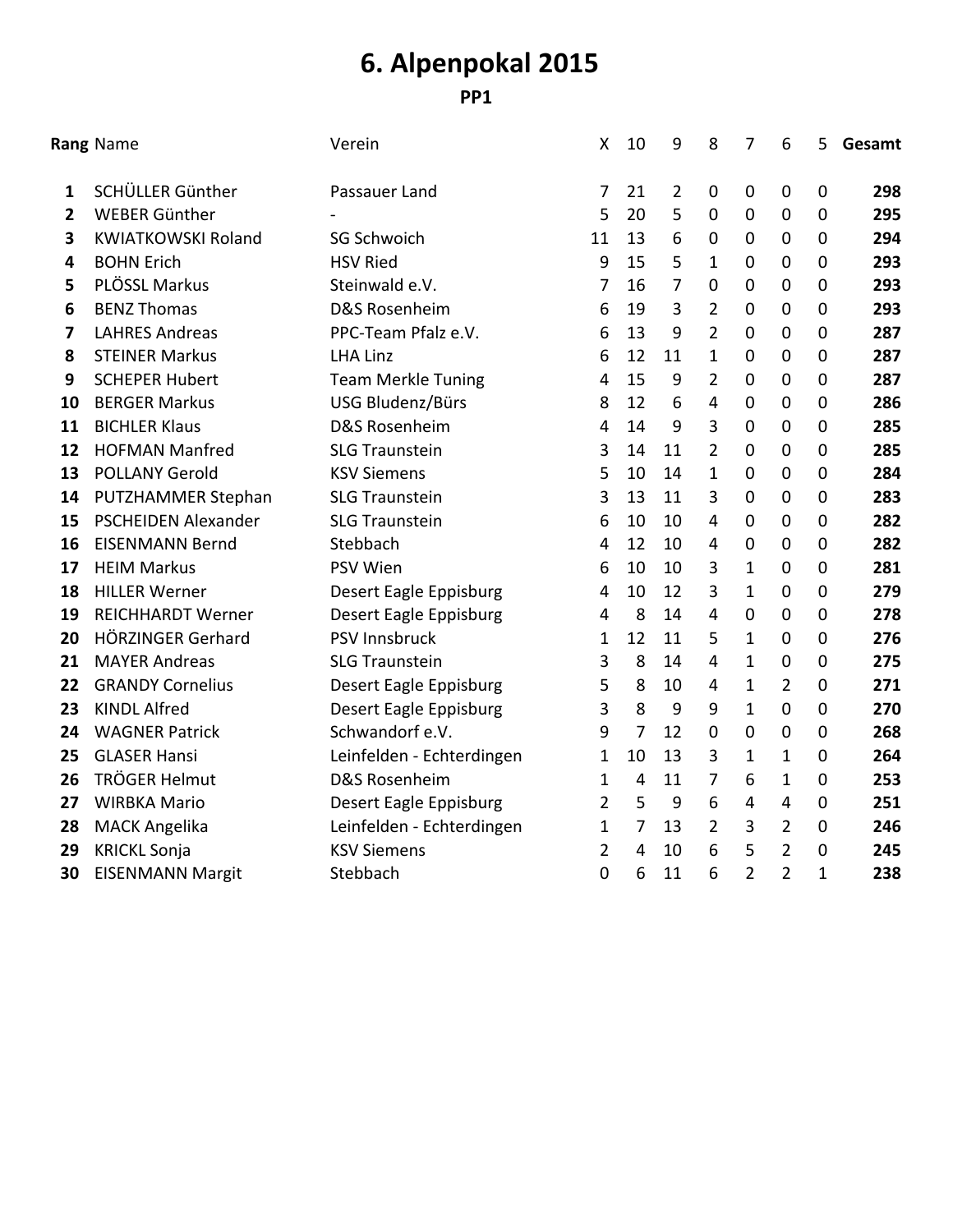### **NPA**

|    | Rang Name                  | Verein                    | X              | 5              | 4  | 3  | $\overline{2}$ | Gesamt |
|----|----------------------------|---------------------------|----------------|----------------|----|----|----------------|--------|
| 1  | SCHÜLLER Günther           | Passauer Land             | 11             | $\overline{3}$ | 9  | 1  | $\Omega$       | 109    |
| 2  | <b>ROHDE Uwe</b>           | Leinfelden - Echterdingen | 7              | $\overline{7}$ | 9  | 1  | $\mathbf 0$    | 109    |
| 3  | <b>STEINER Markus</b>      | LHA Linz                  | 4              | 5              | 13 | 1  | 1              | 102    |
| 4  | <b>WAGNER Patrick</b>      | Schwandorf e.V.           | 7              | $\overline{2}$ | 8  | 6  | 1              | 97     |
| 5  | <b>LAHRES Andreas</b>      | PPC-Team Pfalz e.V.       | 4              | $\overline{2}$ | 11 | 5  | 2              | 93     |
| 6  | <b>SCHEPER Hubert</b>      | <b>Team Merkle Tuning</b> | 2              | 3              | 9  | 10 | $\mathbf{0}$   | 91     |
| 7  | <b>MAYER Andreas</b>       | <b>SLG Traunstein</b>     | 2              | $\overline{3}$ | 9  | 8  | 2              | 89     |
| 8  | <b>POLLANY Gerold</b>      | <b>KSV Siemens</b>        | 0              | 5              | 7  | 10 | 2              | 87     |
| 9  | <b>EISENMANN Bernd</b>     | Stebbach                  | 2              | 4              | 6  | 8  | 4              | 86     |
| 10 | <b>GRANDY Cornelius</b>    | Desert Eagle Eppisburg    | 1              | 3              | 7  | 11 | 2              | 85     |
| 11 | <b>GLASER Hansi</b>        | Leinfelden - Echterdingen | $\overline{2}$ | 4              | 1  | 14 | 3              | 82     |
| 12 | <b>PSCHEIDEN Alexander</b> | <b>SLG Traunstein</b>     | 4              | $\mathbf{1}$   | 4  | 5  | 9              | 74     |
| 13 | PUTZHAMMER Stephan         | <b>SLG Traunstein</b>     | 1              | $\overline{2}$ | 7  | 5  | 8              | 74     |
| 14 | <b>BICHLER Klaus</b>       | D&S Rosenheim             | 1              | $\mathbf 0$    | 5  | 11 | 6              | 70     |
| 15 | <b>KINDL Alfred</b>        | Desert Eagle Eppisburg    | 0              | 1              | 3  | 12 | 8              | 69     |
| 16 | <b>MACK Angelika</b>       | Leinfelden - Echterdingen | 1              | 2              | 4  | 5  | 7              | 60     |
| 17 | <b>KRICKL Sonja</b>        | <b>KSV Siemens</b>        | 1              | $\mathbf{0}$   | 5  | 8  | 5              | 59     |
| 18 | <b>EISENMANN Margit</b>    | Stebbach                  | 1              | $\overline{0}$ | 4  | 4  | 13             | 59     |
| 19 | <b>WIRBKA Mario</b>        | Desert Eagle Eppisburg    | 0              | $\mathbf 0$    | 2  | 4  | 17             | 54     |
| 20 | TRÖGER Helmut              | D&S Rosenheim             | 0              | 0              | 1  | 6  | 15             | 52     |